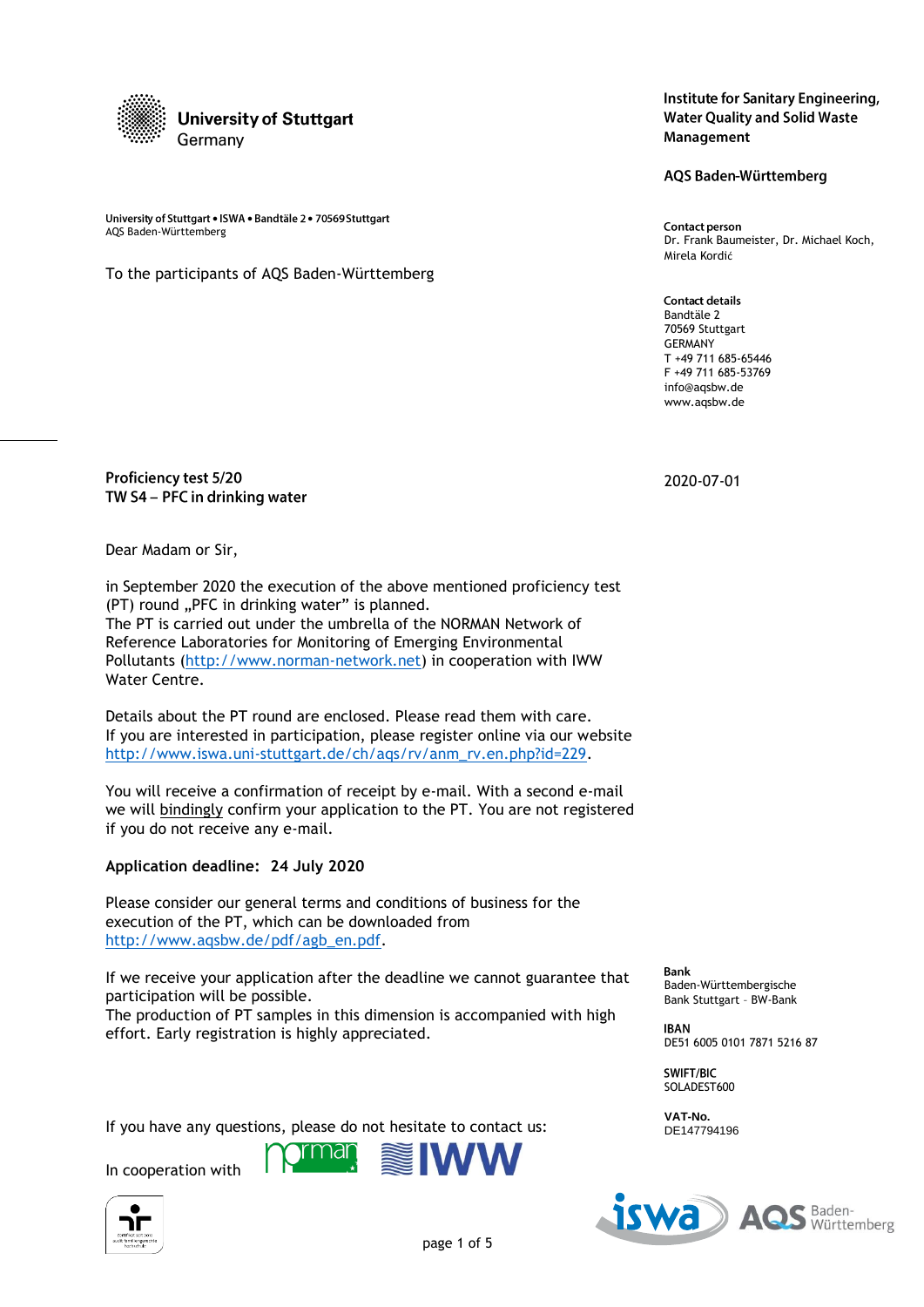AQS Baden-Württemberg, Bandtäle 2, 70569 Stuttgart, Germany Phone: +49 711 685 65446 Telefax: +49 711 685 53769 E-Mail: info@aqsbw.de Contact: Mirela Kordić, Dr. Frank Baumeister, Dr. Michael Koch

Best regards

Ml. Hoey

Scientific director AQS PT coordinator

 $717$ 

Dr.-Ing. Michael Koch Dr.-Ing. Frank Baumeister

Annex: Details of the proficiency test exercise

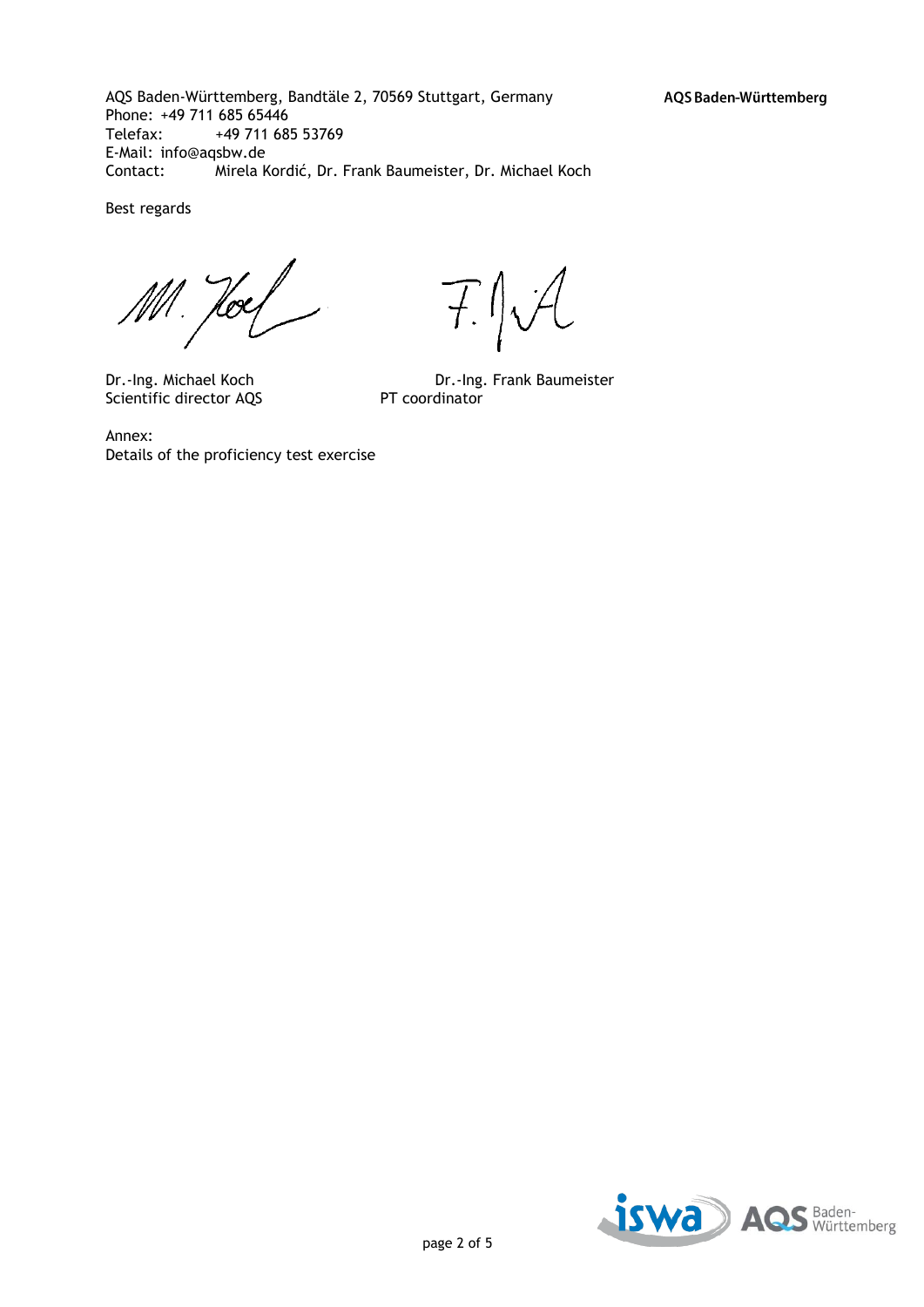

#### **Details of the proficiency test round 5/20 TW S4 – PFC in drinking water – September 2020**

#### **Parameters**

| parameter                                | CAS-number of the parameter |
|------------------------------------------|-----------------------------|
| Perfluorobutanoic acid (PFBA)            | 375-22-4                    |
| Perfluoropentanoic acid (PFPeA)          | 2706-90-3                   |
| Perfluorohexanoic acid (PFHxA)           | $307 - 24 - 4$              |
| Perfluoroheptanoic acid (PFHpA)          | 375-85-9                    |
| Perfluorooctanoic acid (PFOA)            | 335-67-1                    |
| Perfluorononanoic acid (PFNA)            | 375-95-1                    |
| Perfluorodecanoic acid (PFDA)            | 335-76-2                    |
| 1-Perfluorobutanesulfonic acid (PFBS)    | 375-73-5                    |
| Perfluorohexane-1-sulphonic acid (PFHxS) | 355-46-4                    |
| Perfluorooctane sulfonic acid (PFOS)     | 1763-23-1                   |

**Matrix** Drinking water

### **Dates and deadlines Registration deadline: 24 July 2020**

#### **Please register for this PT only via our website www.aqsbw.de.**

You will receive a confirmation of receipt by e-mail. With a second e-mail we will bindingly confirm your application to the PT. You are not registered if you do not receive any e-mail.

# **Dispatch of the samples: 29 September 2020**

#### **Deadline for submission of results: 23 October 2020; 24:00h online via internet. Results submitted after the deadline will not be accepted.**

#### **Sample dispatch**

Samples will be sent by courier service.

#### **Sample details**

 3 samples for the determination of the PFC in 1000-ml-ground bottles with ground-in stopper. Stabilisation with sodium azide.

#### **Permitted analytical methods**

Participants are free to choose a suitable method.



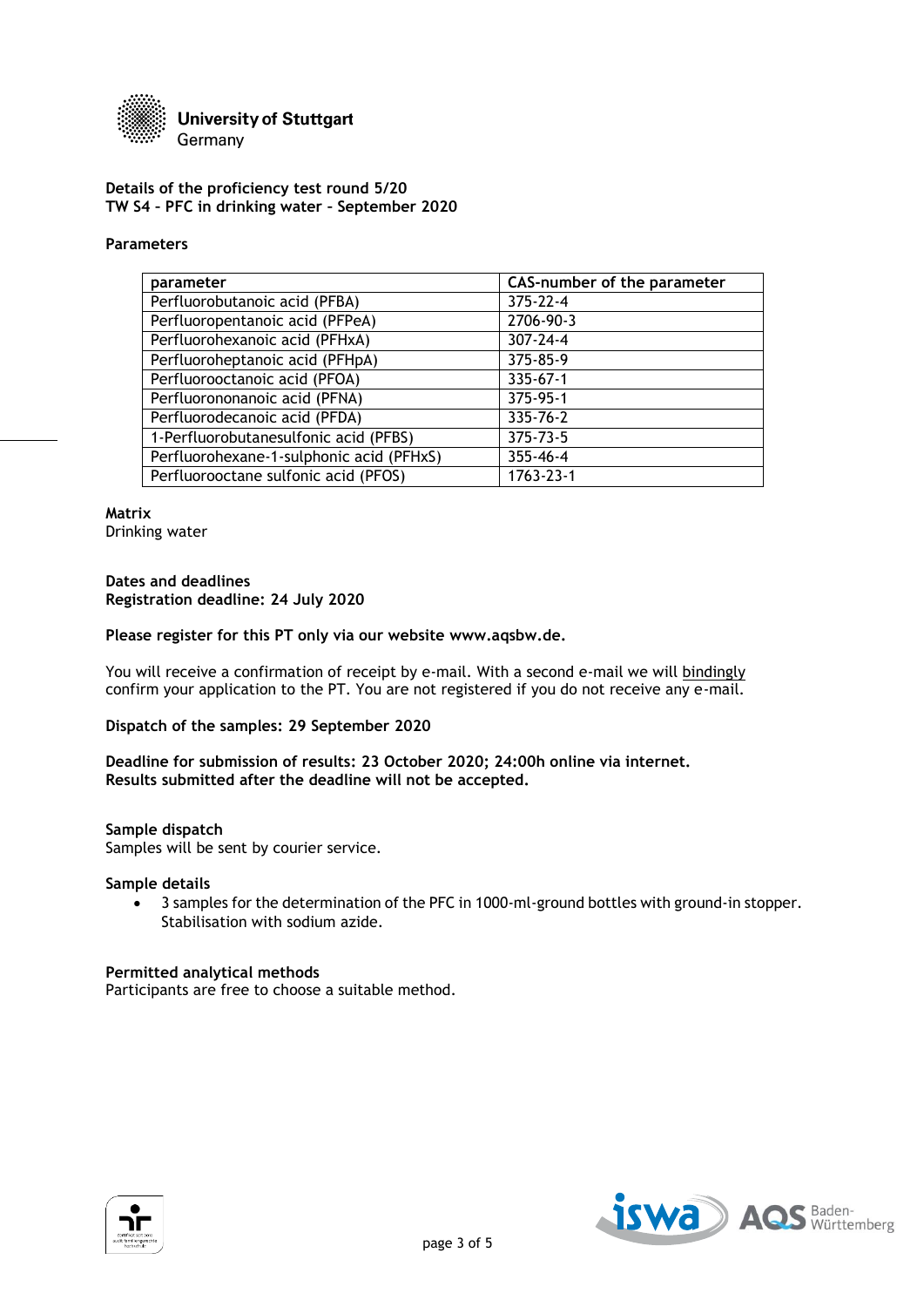# **Limit of quantification**

The analytical methods must be able to achieve the following limits of quantification:

| parameter                                | limit of quantification [µg/l] |
|------------------------------------------|--------------------------------|
| Perfluorobutanoic acid (PFBA)            | 0,01                           |
| Perfluoropentanoic acid (PFPeA)          | 0,01                           |
| Perfluorohexanoic acid (PFHxA)           | 0,01                           |
| Perfluoroheptanoic acid (PFHpA)          | 0,01                           |
| Perfluorooctanoic acid (PFOA)            | 0,01                           |
| Perfluorononanoic acid (PFNA)            | 0,01                           |
| Perfluorodecanoic acid (PFDA)            | 0,01                           |
| 1-Perfluorobutanesulfonic acid (PFBS)    | 0,01                           |
| Perfluorohexane-1-sulphonic acid (PFHxS) | 0,01                           |
| Perfluorooctane sulfonic acid (PFOS)     | 0,01                           |

### **Execution of the analysis**

The samples must be analysed in the own laboratory with own personnel and own equipment. Subcontracting of the analysis is not allowed.

### **Evaluation and assessment of the single values**

The statistical evaluation will be executed according to DIN 38402 – A45 or ISO/TS 20612 "Interlaboratory comparison for proficiency testing of analytical chemistry laboratories" with the combined estimator Hampel/Q-method, a method of robust statistics. The assigned value  $x_{pt}$ , derived from the weighings of the spiked samples and the matrix content<sup>1,2</sup> will be preferably used for the assessment of the single values. Only if this is not possible, the Hampel estimator as robust mean value of the participants' data will be used.

If possible, the standard deviation for proficiency assessment  $\sigma_{pt}$  will be taken from the variance function for the calculation of the  $z<sub>U</sub>$ -scores according to DIN 38402 - A45 (chapter 10.4) or ISO/TS 20612 respectively.  $\sigma_{pt}$  will be limited for both parameters as follows:

- lower limit: 5 %
- upper limit: 25 %

A z-score is calculated for each measurement result derived from the assigned value  $x_a$  and the standard deviation for proficiency assessment:

$$
z = \frac{x - x_{pt}}{\sigma_{pt}}
$$

The z-score will be modified to a  $z_0$ -score with a correction factor for proficiency assessment (as described in the above mentioned standards). The tolerance limits are defined as  $|z_{\text{U}}|=2$ .

The single results will be assessed as follows:

| $ z_{\rm u}  \leq 2.0$       | satisfacory    |
|------------------------------|----------------|
| $2.0 <  z_{\text{u}}  < 3.0$ | questionable   |
| $ z_{\rm u}  \geq 3.0$       | unsatisfactory |

#### **Overall assessment**

 $\overline{\phantom{a}}$ 

<sup>1</sup> Rienitz, O., Schiel, D., Güttler, B., Koch, M., Borchers, U.: A convenient and economic approach to achieve SI-traceable reference values to be used in drinking-water interlaboratory comparisons. Accred Qual Assur (2007) 12: 615-622.

<sup>2</sup> Koch, M., Baumeister, F.: Traceable reference values for routine drinking water proficiency testing: first experiences. Accred Qual Assur (2008) 13: 77-82.